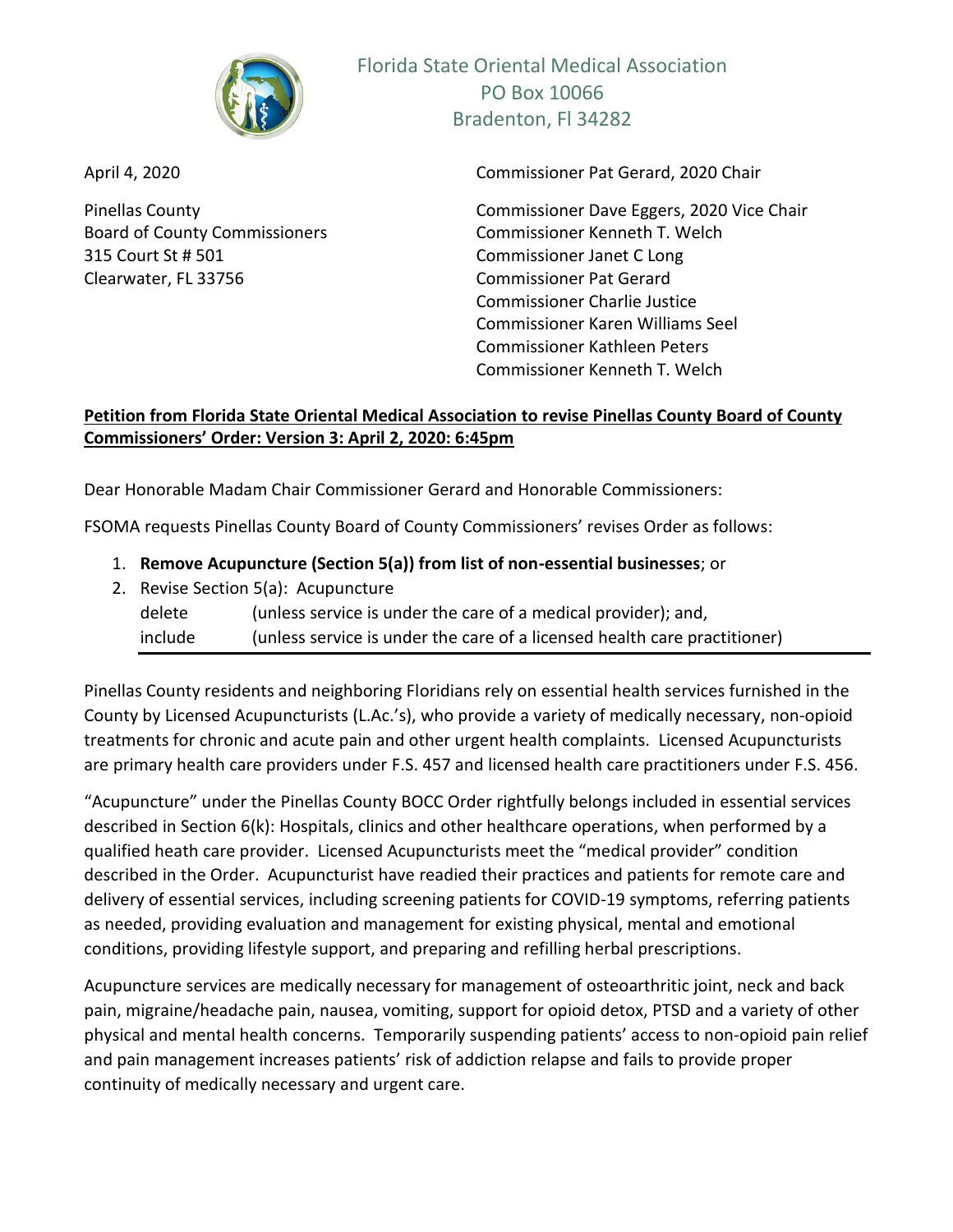In 1984, Florida adopted the Acupuncture Practice Act (Chapter 457) which, granted practice autonomy to Licensed Acupuncturists as primary health care providers. Providers under this statute are subject to all regulatory requirements in Chapter 456: Health Professions and Occupations: General Provisions, must maintain malpractice insurance coverage, their clinics are inspected by local health department agencies, and their licensure is regulated by MQA, FBOH, and the Board of Acupuncture.

F.S. 457.102(1) (2) [attached] defines acupuncture/Acupuncturist and all related essential services. Providers understand and follow guidance from the CDC and Florida State/Local Health Departments and continue encouraging everyone to remain "safer-in-place." Acupuncturists are complying with personal distancing requirements necessary to continue supporting and maintaining patients, while observing both, the spirit and letter of the law. Acupuncturists understand and respect that violations under the Governors' Executive Order and Local Ordinances are subject to enforcement and discipline.

Licensed Acupuncturists provide essential health services for approx. 2.5% of Floridians<sup>1</sup>, especially those seeking non-opioid, safe and effective management of pain and other urgent complaints. Temporarily closing these health care practices and businesses will begin diverting some 450,000 patients into Florida's already stressed emergency healthcare system.

Acupuncture essential services are deployed across the full spectrum of integrated health care delivery options, including authorized care by the Veterans' Administration, Medicaid, Workers' Compensation, State and Federal Employee Plans, PPO's, Employer Self-Funded Medical Plans and those self-insured.

Presently, MD, DO, DPM and qualified NP, DC, DDS, DVM's, as well as, L.Ac's all have scope privileges to provide essential services, including unsupervised, direct-care acupuncture. As written, the Pinellas County Order establishes barriers to care for patients, limits health care providers' ability to practice to the full extent of their practice scope, and reduces providers' clinical options for rendering medically necessary, urgent and appropriate care.

Effective March 23, 2020 and for the foreseeable future:

- Licensed Acupuncturists will primarily employ telehealth resources to manage patients' access to essential services.
- Scheduled office visits are being screened and prioritized based on the guidelines provided by the Florida Governor, CDC and State/Local Health Departments.
- Non-urgent office visits are being postponed "until further notice."
- All suspected COVID-19 cases are being referred to a higher echelon of care and reported to the local department of health.
- Any decisions to provide in-office services comply with Governor DeSantis' 20-72 Exec Order issued March 23, 2020 and are subject to any subsequent State or local Orders.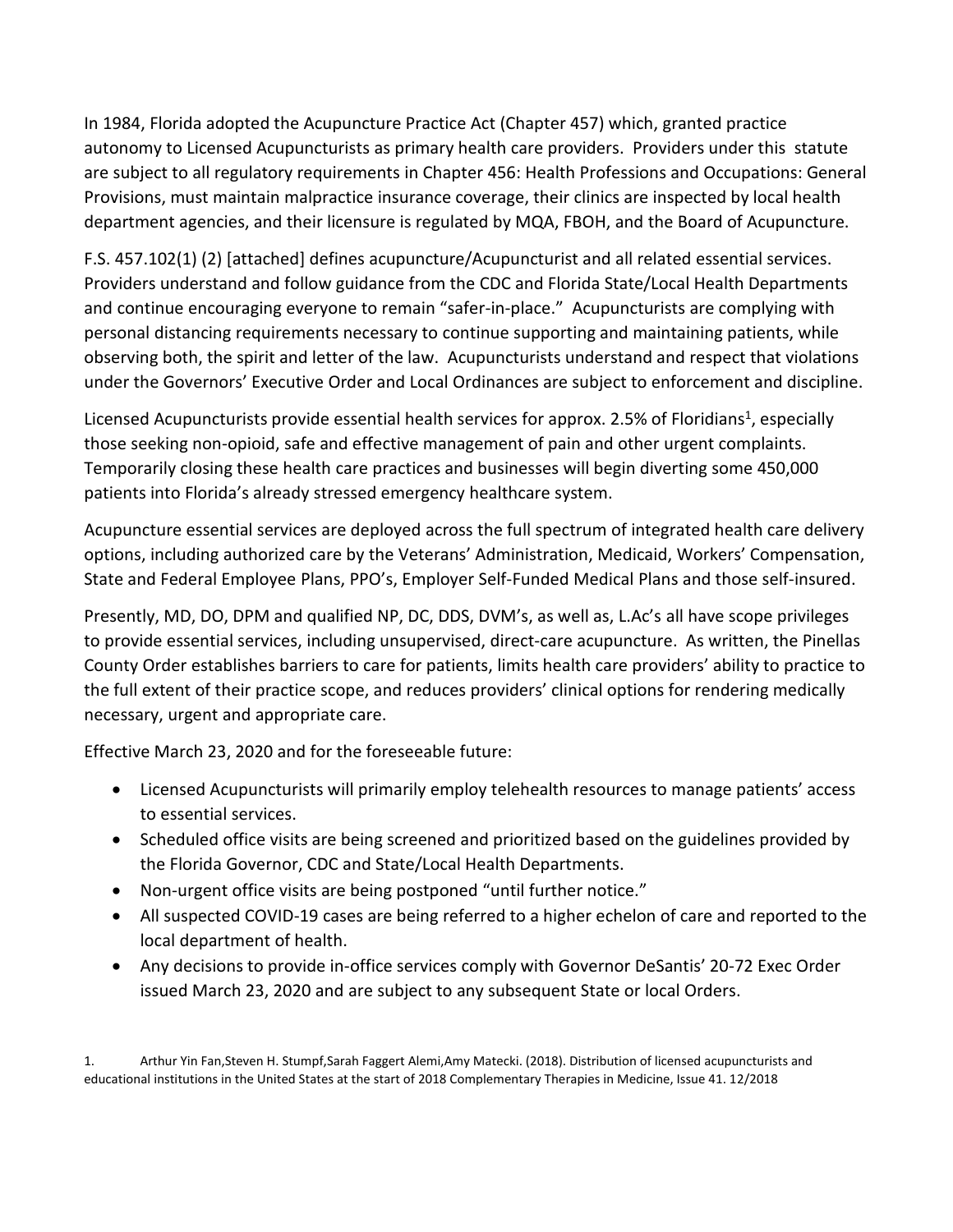The Pinellas County Board of County Commissioners' determination that "acupuncture" is a conditionally non-essential service limits patients' statutorily protected access to care and restricts patients' access to medically necessary and allowable care and coverage for acupuncture related telemedicine services.

Your quick action to remove/revise the Pinellas County BOCC determination of "acupuncture" as conditionally non-essential will prevent disruption of patient care and limit confusion about available essential services in the County. Thank you for reconsidering the matter at this critical and unprecedented time.

Respectfully,

#### FSOMA Board of Directors

| Respectfully,                                | Sandra Kahn        | President             |
|----------------------------------------------|--------------------|-----------------------|
|                                              | David Bibbey       | <b>Vice President</b> |
|                                              | Rafael Perez       | Treasurer             |
|                                              | Jennifer Broadwell | Secretary             |
| Ellen Teeter, Acupuncture Physician          | Saima Bhatti       | Director              |
| Florida State Oriental Medical Assoc (FSOMA) | Gretchen Gonzalez  | Director              |
| <b>Executive Director</b>                    | John Gorsuch       | Director              |
|                                              | S Kimberly Liu     | Director              |
|                                              | Joshuah Jackson    | Director              |
|                                              | Honjian He         | Director              |
|                                              | Evelyn Lopez       | Director              |
|                                              |                    |                       |

cc: Florida Governor Ron DeSantis Florida Agency for Healthcare Administration Florida Board of Acupuncture, Executive Director/Counsel Rutledge Encenia, PA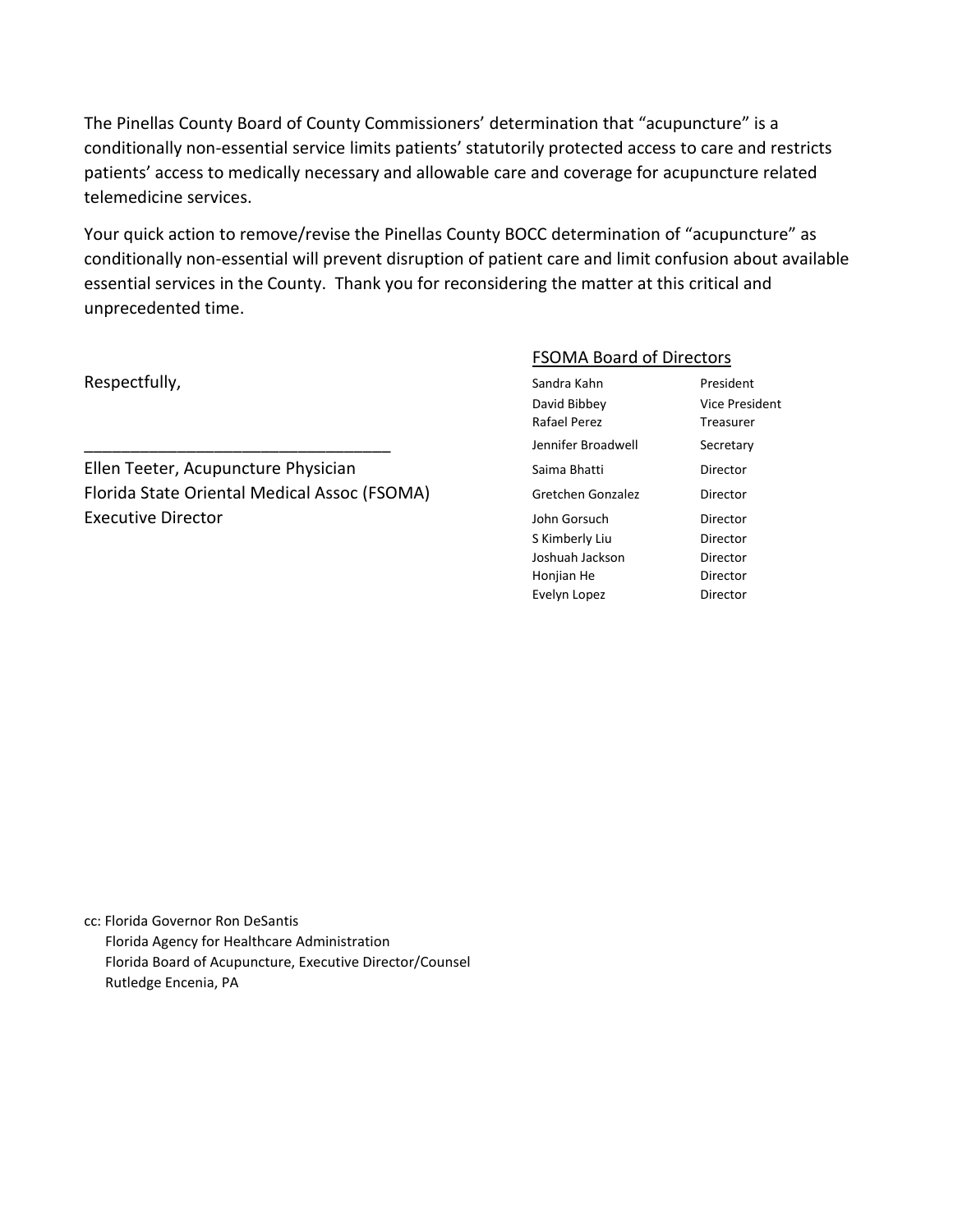# Statutory References

The 2019 Florida Statutes: Title XXIX: PUBLIC HEALTH

Chapter 381: PUBLIC HEALTH: GENERAL PROVISIONS

**381.026 Florida Patient's Bill of Rights and Responsibilities.—**

(d) Access to health care.—

1. A patient has the right to impartial access to medical treatment or accommodations, regardless of race, national origin, religion, handicap, or source of payment.

2. A patient has the right to treatment for any emergency medical condition that will deteriorate from failure to provide such treatment.

**3. A patient has the right to access any mode of treatment that is, in his or her own judgment and the judgment of his or her health care practitioner, in the best interests of the patient, including complementary or alternative health care treatments, in accordance with the provisions of s. 456.41.**

The 2019 Florida Statutes: Title XXXII: REGULATION OF PROFESSIONS AND OCCUPATIONS

Chapter 456: HEALTH PROFESSIONS AND OCCUPATIONS: GENERAL PROVISIONS

**456.41 Complementary or alternative health care treatments.—**

(1) LEGISLATIVE INTENT.—**It is the intent of the Legislature that citizens be able to make informed choices for any type of health care they deem to be an effective option for treating human disease, pain, injury, deformity, or other physical or mental condition**. It is the intent of the Legislature that citizens be able to choose from all health care options, including the prevailing or conventional treatment methods as well as other treatments designed to complement or substitute for the prevailing or conventional treatment methods. It is the intent of the Legislature that health care practitioners be able to offer complementary or alternative health care treatments with the same requirements, provisions, and liabilities as those associated with the prevailing or conventional treatment methods.

(2) DEFINITIONS.—As used in this section, the term:

**(a) "Complementary or alternative health care treatment" means any treatment that is designed to provide patients with an effective option to the prevailing or conventional treatment methods associated with the services provided by a health care practitioner. Such a treatment may be provided in addition to or in place of other treatment options.**

**(b) "Health care practitioner" means any health care practitioner as defined in s. 456.001(4).**

History.—s. 1, ch. 2001-116.

The 2019 Florida Statutes: Title XXXII: REGULATION OF PROFESSIONS AND OCCUPATIONS